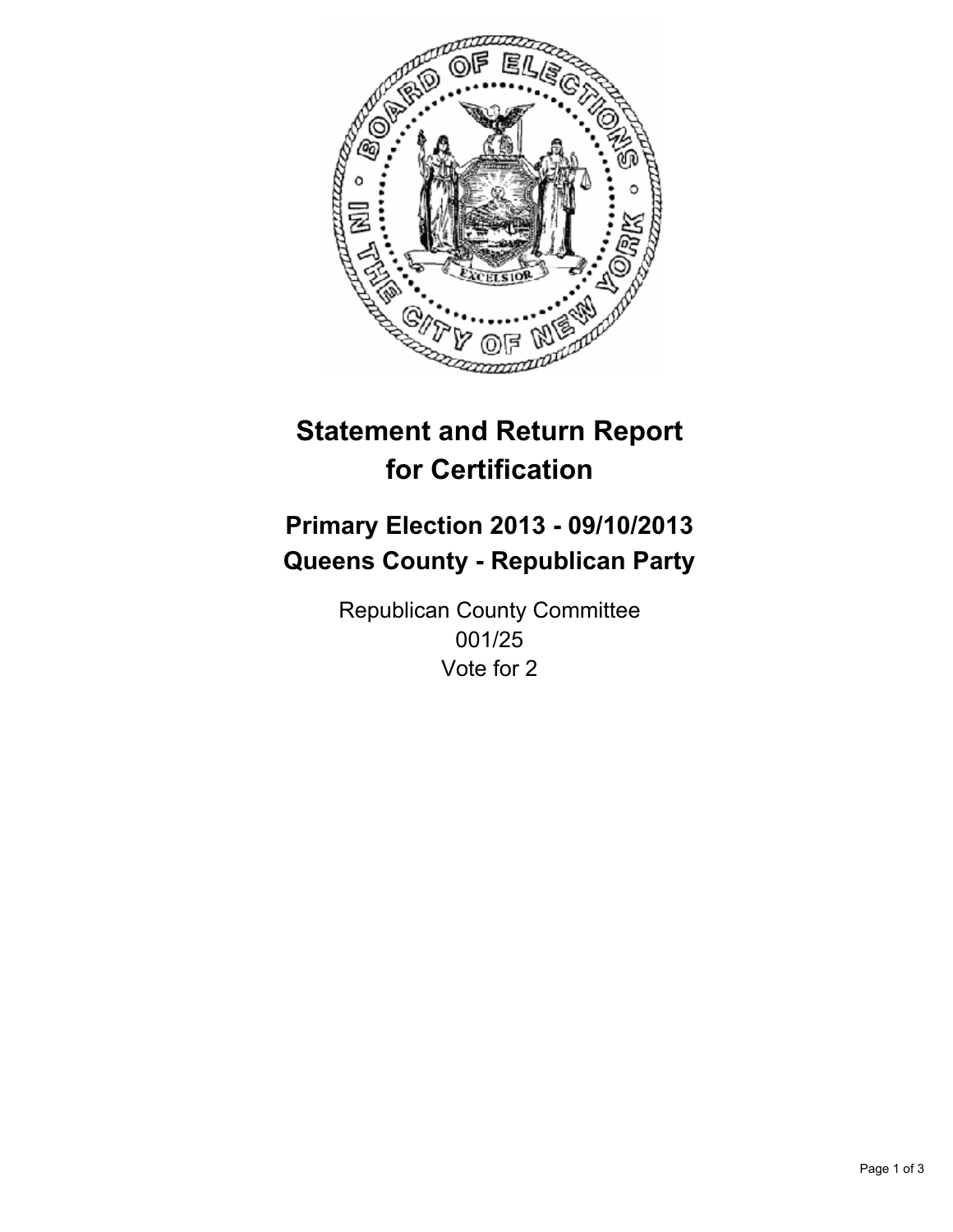

### **Assembly District 25**

| <b>EMERGENCY</b>     | 0        |
|----------------------|----------|
| ABSENTEE/MILITARY    | 2        |
| <b>FEDERAL</b>       | 0        |
| SPECIAL PRESIDENTIAL | 0        |
| <b>AFFIDAVIT</b>     | 0        |
| <b>JULIA KLARMAN</b> | $\Omega$ |
| <b>SONNY PHAM</b>    | 0        |
| YOURI J. MALACHOWSKY | 0        |
| <b>Total Votes</b>   | 0        |